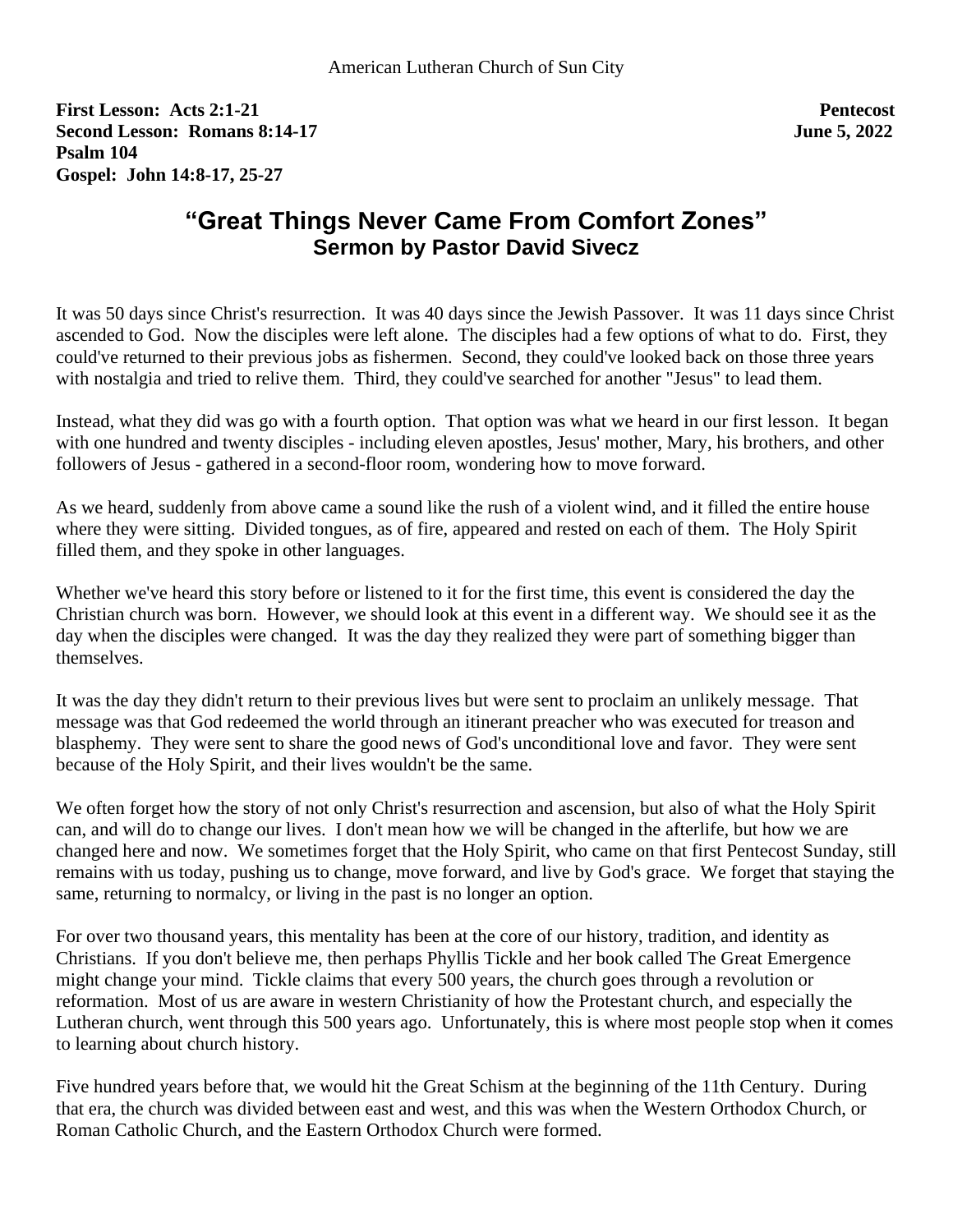But it doesn't end there. Again, five hundred years earlier, around the 6th Century, Christianity became a dominant religion because the Roman Empire had fallen. At that time, church leaders gathered together and decided what it meant to be a Christian. Many of those beliefs are still held today.

I know listening to that short history lesson might put us to sleep. So, you might be wondering why that lesson is important? During these 500-year episodes, the church has what an Anglican Bishop named Mark Dyer calls a "giant rummage sale." It takes a look at its old stuff and decides to sell what it no longer needs. Right now, we, as the Christian church, are at the forefront of this kind of giant sale. We are transitioning into a new 500 year cycle.

During these times of rearrangement and upheaval, the traditional church throws off things restricting its growth. Although that might sound scary, history shows that at least three positive things happen. First, a new, more vital form of Christianity emerges. Second, the organized expression of Christianity, which up until then had been the dominant one, is reconstituted into a more pure and less rigid expression of its former self. Third, every time the overly established Christianity is broken open, the faith spreads dramatically, increasing the range and depth of the church's reach.

This upheaval happens because of the Holy Spirit, the same Holy Spirit that came on that first Pentecost. It's why the Holy Spirit has, does, and will come to invade our lives. That's why the Christian faith isn't a static religion. We don't merely listen to some stories and continue throughout our week as if nothing happened.

Instead, as our Scripture lesson echoed from the book of Joel, the Holy Spirit changes us to look toward the future, dream about what could be, and have visions. "In the last day it will be, God declares, that I will pour out my Spirit upon all flesh, and your sons and your daughters shall prophesy, and your young men shall see visions, and your old men shall dream dreams."

So, when was the last time you had a dream, used your imagination, or had a vision? Unfortunately, many churches have stopped because they're more concerned with survival. Steven Levitt and Stephen Dubner, the authors of the mega-best-seller Freakonomics, wrote that one of the keys to visioning or innovation is to be willing to think like a child and relearn how to question assumptions.

"Who says your congregation can't grow? Why do we assume people in the neighborhood won't come to our church? Where did we get the idea, we have nothing to offer our community? These and too many other things 'everyone knows' need to be questioned. By active dreaming, we invite the Spirit to help us see the possibilities we hadn't seen before."

In other words, it's seen as childish to hope for the future. Some of us believe that since we will be dead in a few years, why should we dream. But I tell you this, the church, being a disciple of Jesus Christ, being a Christian is more significant than our individual lives. It's why Luke wrote in Acts that the Holy Spirit doesn't just give visions to young people but also the elderly. It shows us that the Holy Spirit has carried the church before us, and the Holy Spirit will strengthen it after us.

So, the question is, "What type of legacy do we want to leave behind?" Do we want to leave a legacy that helps the next generation to carry on sharing the grace of God found in Jesus Christ? Or one that sets up the next generation for failure? Do we want to be known as a people who helped start a new 500-year cycle? Or a people who were at the end of a 500-year cycle? Do we want to instill wisdom, so others have the tools to make their dreams a reality? Or, do we want to be a people who held onto the past as long as possible?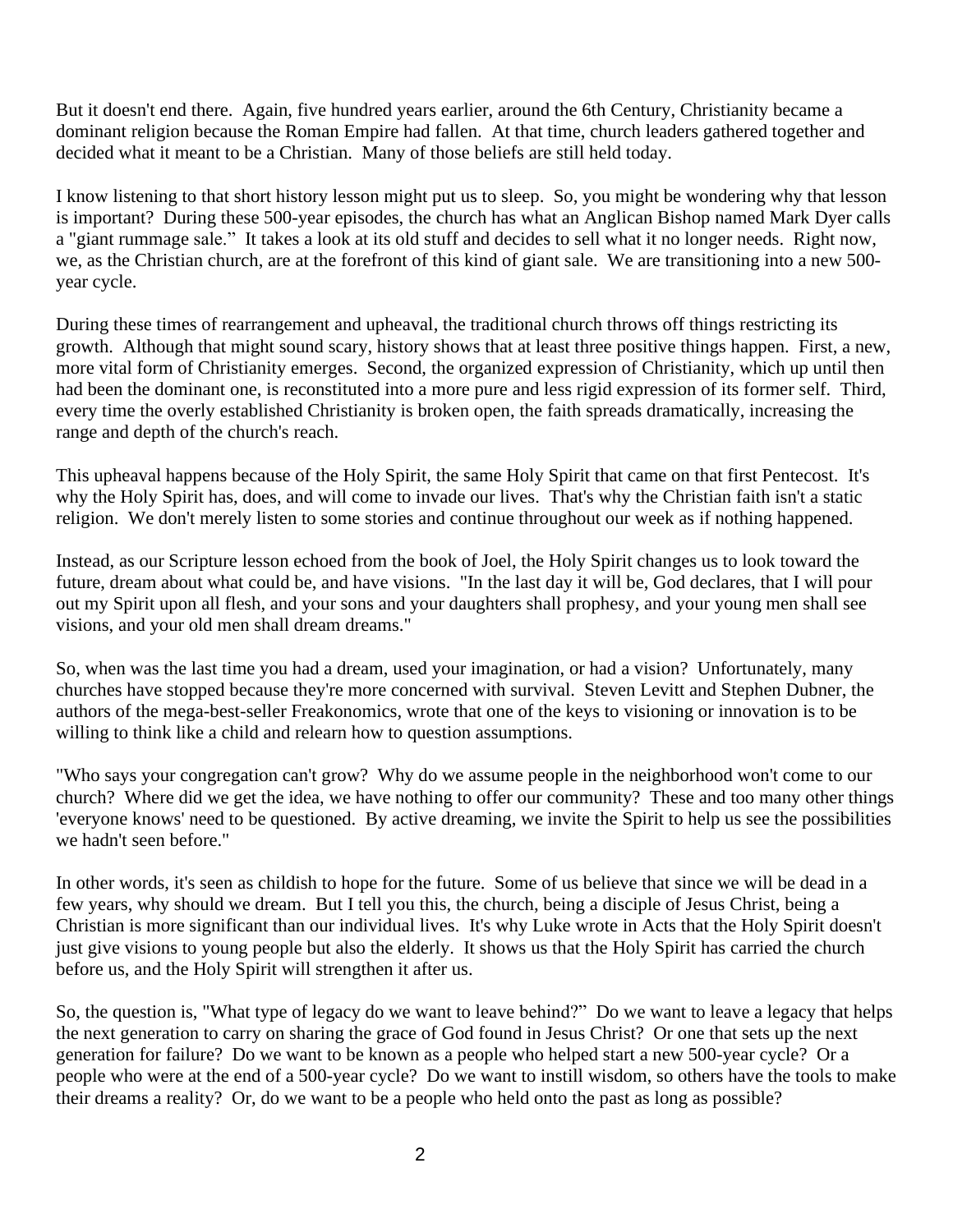Dreaming, having visions, and looking towards the future isn't about abandoning the past or tradition. On the contrary, it's being faithful to those who have come before us. Change isn't about removing our identity as children of God, disciples of Jesus, or even as Lutherans. It's about adapting to make the grace of God more accessible to everyone.

I was reminded of that earlier this week. This past Wednesday was the second anniversary of my grandma Pearl's death. Although she was 90 years old, living in a nursing home in Buffalo, New York, and her health was failing; we were surprised that Covid-19 ended her life. Not only that, but my grandmother was my last living grandparent. When I told people she died, the first thing I shared was that she was as much of a German Lutheran woman as they came. She might not have been the most affectionate person in the world, but she was faithful.

I remember when my brother, sister, and I stayed with her, she would take us to worship at her church. I remember how she always had a surprise gift when we visited and made us cookies. I remember how she loved angels. I remember how my brother and I once went to worship with her and how we complained that the Palm Sunday Gospel lesson was longer than the sermon.

I remember my mother's stories about how my grandmother was involved in their little community near Niagara Falls, New York. I remember how my grandmother instilled the importance of the church in my mother's life, thus imparting it to my brother, sister, and me. I remember how my dad, who was formerly Catholic, said, "I thank God I married a good Lutheran woman."

About a year before I moved to Arizona, I also had the opportunity to lead worship and preach at the church where she grew up. That was the place that gave her the foundation to be a disciple of Jesus Christ. But not only was she involved there, but her parents, and my great-grandparents, were also lifelong members. From what I could recall, most of them are buried in their cemetery.

In all of these ways, my grandmother's faith played a significant role in me being in the church and me becoming a pastor. I still remember in her later years how proud she was when I visited her. Whenever we passed by someone at her assisted living facility, she often said, "This is my grandson, David; he's becoming a Lutheran pastor." She was like a peacock spreading her wings. She attended my concerts, a sporting event or two, and picked me up from school when my parents couldn't. She was even there at my ordination, which was the last major event she could attend.

Because of my grandmother, she paved the way for me. She helped me see where I came from, but more importantly, who I am as a person, a pastor, and above all, a child of God. However, if you were to put us side by side, you wouldn't think we were both Lutheran. We acted, worshipped, prayed, and viewed the world differently. But underneath it all, we were grace-filled children of God.

If we are to honor the past, whether it's a parent, grandparent, or anyone else, we should allow the Holy Spirit to move us forward. The Holy Spirit is trying to set us free from the oppressive "we've always done it that way" to share God's grace, hope, and acceptance in a way that people can hear. That's why we should embrace change first-hand in today's age. Whether embracing new expressions of Christianity, becoming more diverse or addressing social issues, the Holy Spirit is moving us to be a church that cares for this suffering world.

So, on this Pentecost Sunday, embrace the change. Embrace how the Holy Spirit is empowering us to stand up for those who are the least lost and vulnerable. Embrace how the Holy Spirit is strengthening us to end racism, sexism, xenophobia, and other forms of discrimination that oppress people. Embrace how American Lutheran Church will evolve. Embrace it because what's coming next are our dreams becoming a reality.